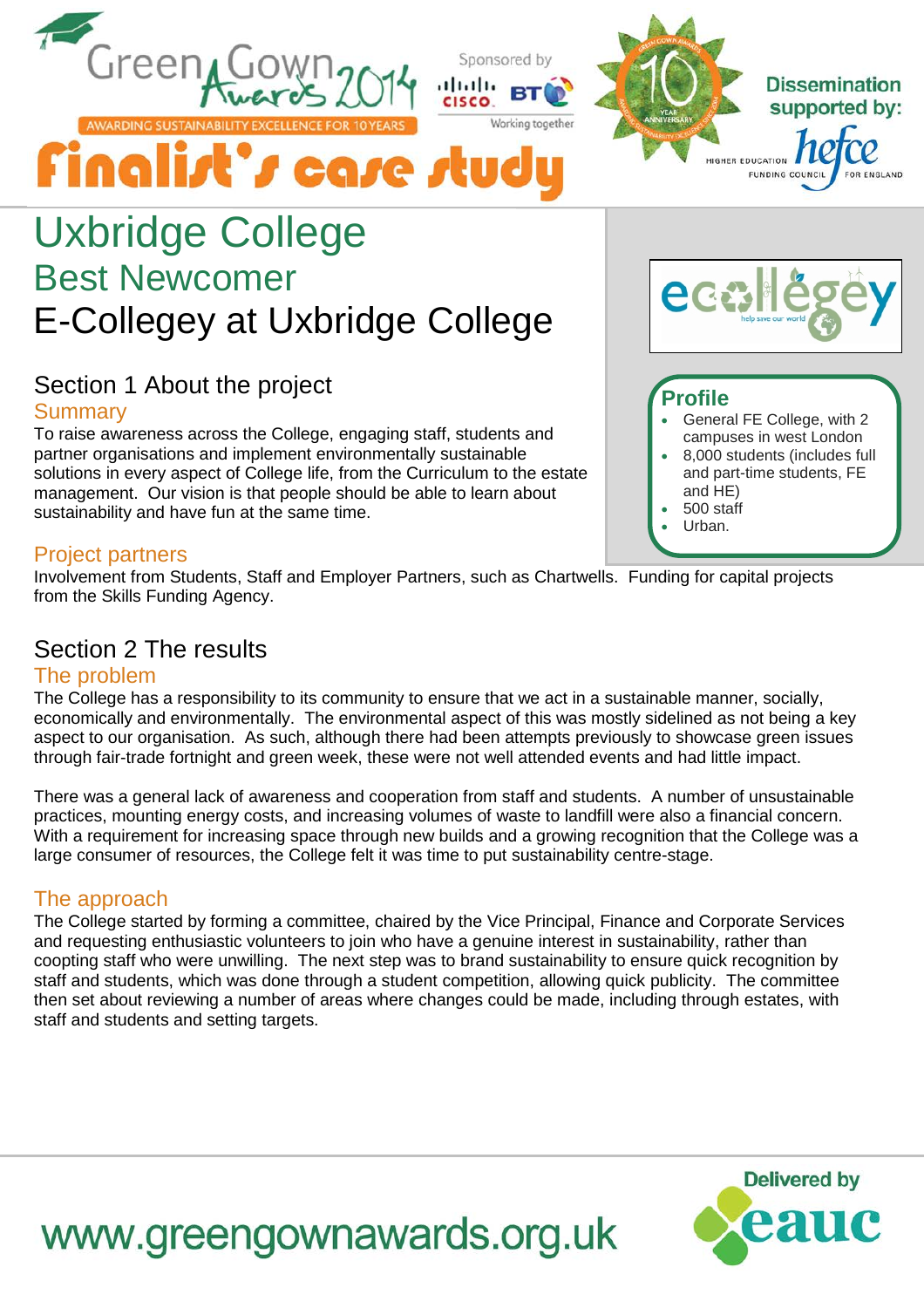

#### Our goals

Our goal is to raise the profile of sustainability issues so that it becomes integrated into all College activities and is not a sideline run by another committee. Our intention was to make the journey fun, engage as many people as possible and to make a real difference.

### Obstacles and solutions

| Staff engagement                             | Targeted communications with top tips, newsletters and events such as<br>photography competition that appeals to many      |
|----------------------------------------------|----------------------------------------------------------------------------------------------------------------------------|
| Student engagement                           | Running events such as green travel days and having stands at freshers'<br>fairs and healthy College week                  |
| Changing behaviours                          | Repeat messages and introduce concepts with training                                                                       |
| Communication - staff not<br>reading emails! | Target individuals in staff teams and spread messages by word of mouth.<br>Keep repeating the message at every opportunity |

### Performance and results

The implementation of sustainable energy sources in the new builds, such as a ground source heat pump, biomass boiler and photovoltaic panels spurred on the estates side. This resulted in a much improved BMS and a commitment from senior managers, to implement a number of sustainable measures as part of the regular summer works. These included replacing inefficient boilers, installing waterless urinals, installing LED lights and light sensors, automatic PC switch off, installing thermostatic radiator valves and encouraging reporting of faults such as broken windows and dripping taps.

Next was the communication strand, which was critical to keep the message going. Newsletters were issued, along with monthly top tips for staff on subjects ranging from composting (which accompanied the issue of compost caddies for staff rooms), to energy saving ideas.

Engagement was the other main strand and consisted of events run by the committee or by third parties, designed to be fun, engaging and informative. Attractions at the stands included live compost worms, newspaper pencils, fair-trade chocolates and tee shirts, exercise and road bikes and cycling maps. A photography competition was run for staff and students, called Campus on Camera, and student involvement included designing recycling posters in different languages and working in a polytunnel to grow vegetables and plants.

The College gained ISO14001 early in 2014. Annual energy savings of approximately £20,000 from PC switch off. Annual savings of £6,800 from solar panels usage. Sustainability is now the 5th strategic aim of the College.



# www.greengownawards.org.uk